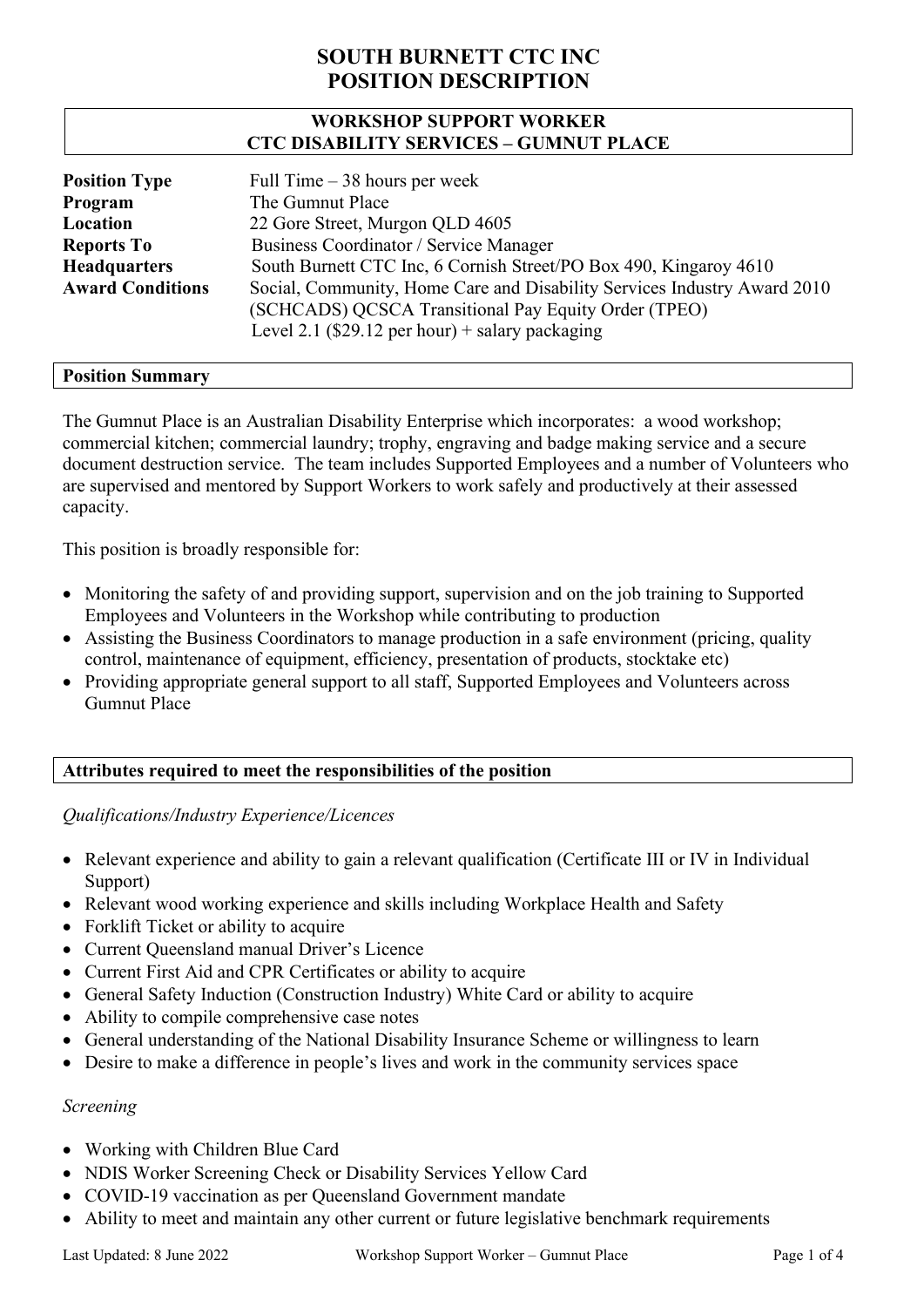## *Cultural Awareness*

- Ability to respond in a culturally sensitive way to all stakeholders of the service
- Ability to uphold cultural protocols and maintain community support

## *Time Management and Accountability*

• Time management and IT competency to ensure all case notes and other responsibilities/deadlines are met and to ensure that client files are kept up to date within the required timeframe on a database and in a hard file

### *Availability and Flexibility*

• Availability for occasional pre-planned out of hours work/weekend events to meet the needs of the service

#### **Responsibilities of the Position**

A broad outline of the responsibilities position includes:

#### *Contract Compliance*

- Contribute to Workshop production
- Contribute to the development, implementation, monitoring and review of Employment Assistance Plans
- Assist the Business Coordinator to ensure the Workshop provides a safe environment with efficient and cost effective production and meets all relevant industry standards
- Undertake the running of the kiln for pallet treatments (under the direction of the Business Coordinator until competent with procedures)

## *Internal Reporting Requirements*

- Perform administration duties relevant to the position
- Enter daily Supported Employee case notes into the database within the timeframe required
- Communicate daily (verbally or by email) with the Business Coordinator or Service Manager

#### *Internal Administration*

- Assist the Business Coordinator with the preparation of quotes
- Assist with the induction of new Workshop Supported Employees and Volunteers

## *Client Management*

- Be a role model to Supported Employees and Volunteers in all areas including workplace attitude and managing change
- Work with the other Workshop Support Workers to provide consistency in all aspects of the role
- Ensure daily task lists are individualised for each Supported Employee and Volunteer in the Workshop with support of the Business Coordinator as required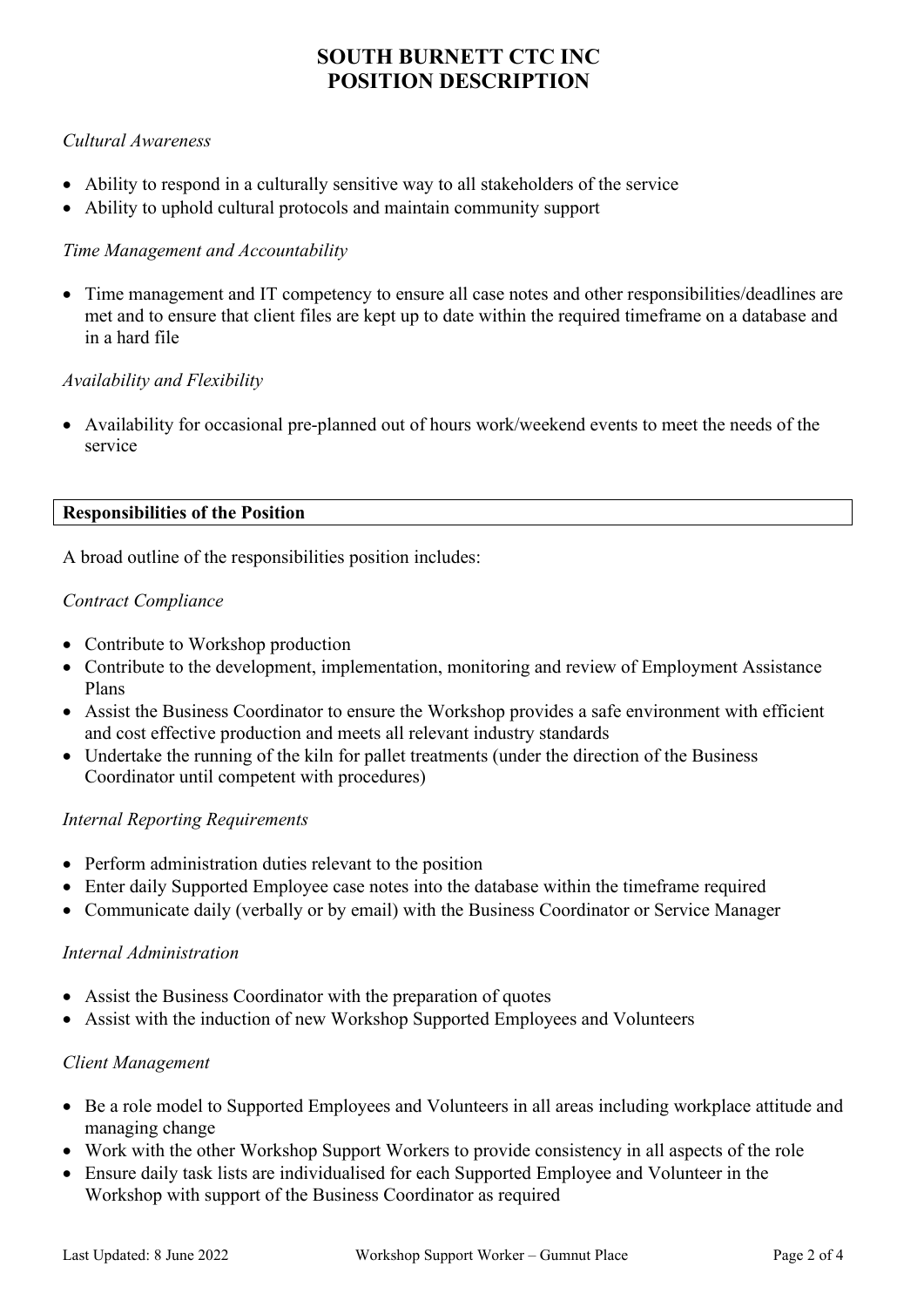- Provide support, on the job training, mentoring and supervision to Supported Employees and Volunteers working in the Workshop
- Monitor the safety, standard of conduct and quality of work of each Supported Employee and Volunteer in the Workshop and address any identified issues with the support of the Business Coordinator if required
- Conduct daily tool box meetings with the Supported Employees and Volunteers in the Workshop prior to each day's activities
- Provide appropriate general support to all Supported Employees and Volunteers of Gumnut Place

## *Other expectations of the position*

- Monitor Workshop production and develop an understanding of pricing, quality control, safety, efficiency, presentation of products, stocktake etc with the support of the Business Coordinator.
- Monitor the usage of the pallet/peg materials and liaise with Business Coordinator for restocking as required
- Provide input into the development of marketing strategies for approval by the Service Manager
- Contribute to the business success, quality assurance and continuous improvement of operations and output of the Gumnut Place Workshop, Commercial Kitchen, Commercial Laundry, Trophy, Engraving and Badge Making Service and Secure Document Destruction Service

## **Responsibilities as a CTC Staff Member**

- Have knowledge and understanding of the organisation's mission and vision and contribute to the success of the organisation in its entirety
- Be an effective member of the Disability Services as well as all other CTC Teams
- Work independently and as part of a team in compliance with direction from management
- Attend and actively participate in all team and other relevant meetings and training
- Assist other staff in their duties
- Assist in maintaining a clean, hygienic and tidy work environment at all times
- Ensure all CTC resources and assets are used only as appropriate, accounted for and maintained in a safe, clean, hygienic and useable condition at all times
- Flexibility in regard to working hours and locations and preparedness to undertake complementary duties as required
- Adhere to all policies and procedures of CTC and relevant Government Contracts/MOAs/ Legislation/ Acts/Guidelines and other documents/standards including the:
	- o Human Services Quality Standards
	- o NDIS Practice Standards
	- o Qld Human Rights Act
	- o CTC Staff Code of Conduct
	- o NDIS Code of Conduct Code
	- o CTC Code of Conduct for Working with Children and Young People

#### **Performance Support and Reviews**

Performance will be formally reviewed within 6 month of commencement and then on an annual basis according to the details of this and any revised position descriptions.